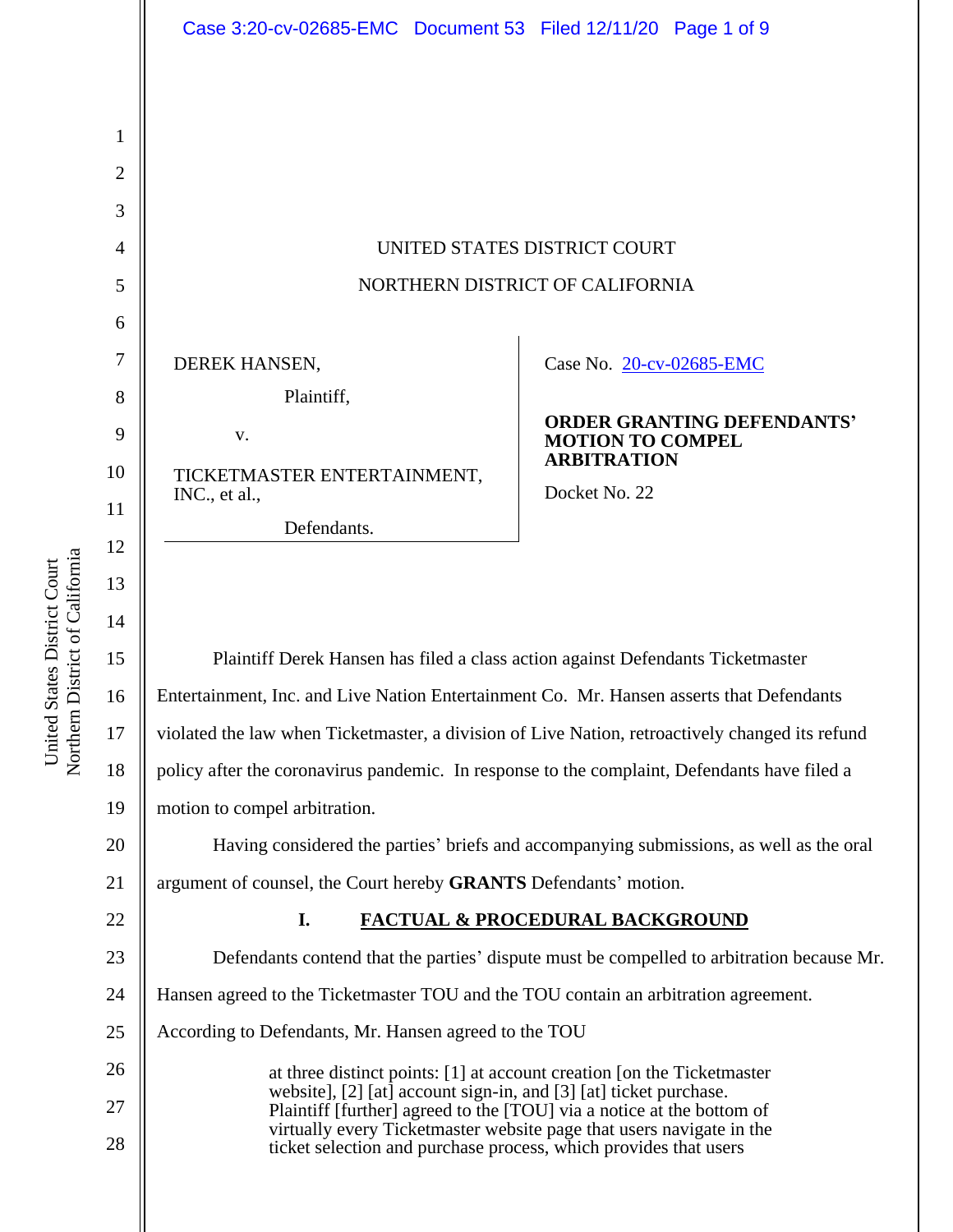### Case 3:20-cv-02685-EMC Document 53 Filed 12/11/20 Page 2 of 9

agree to the Terms by using the site.

Mot. at 3. For purposes of this order, the Court need only consider the sign-in page.

Mr. Hansen purchased the tickets for the two Rage Against the Machine ("Rage") concerts in February 2020. *See* Moon Decl. ¶ 5. In order to purchase the tickets, Mr. Hansen had to sign into his Ticketmaster account.

Defendants have provided evidence about how the sign-in page appeared in February 2020 when Mr. Hansen purchased the tickets. *See* Tobias Decl. ¶ 7 & Ex. 3 (testifying that "[u]sers of the Ticketmaster website in February 2020 would have seen the same 'Sign In' page as that shown in Exhibit 3). To sign in, a person would provide certain information (email address and password) and then click a blue button that says "Sign in." Right above the blue button is the following text (which is in a slightly smaller font size compared to other text): "By continuing past this page, you agree to the Terms of Use and understand that information will be used as described in our Privacy Policy." The blue font indicated that there was a hyperlink to the TOU.

The TOU that governed when Mr. Hansen signed in and purchased tickets in February 2020 can be found at Exhibit 12 to the Tobias Declaration. *See* Tobias Decl. ¶ 13 (testifying that that Exhibit 12 is the current TOU and that the current TOU has been effective since June 2019). The first page of the TOU has two bolded headers that precede the Table of Contents. The second bolded header and the text underneath it provide as follows:

## **NOTICE REGARDING ARBITRATION AND CLASS ACTION WAIVER:**

These terms contain an arbitration agreement and class action waiver, whereby you agree that any dispute or claim relating in any way to your use of the Site, or to products or services sold, distributed, issued, or serviced by us or through us will be resolved by binding, individual arbitration, rather than in court, and you waive your right to participate in a class action lawsuit or class-wide arbitration. We explain this agreement and waiver, along with some limited exceptions, in Section 17, below.

25 Tobias Decl., Ex. 12 (TOU at 1).

Section 17 in turn contains, *inter alia*, the following provisions:

27 28 The arbitration agreement in these Terms is governed by the Federal Arbitration Act (FAA), including its procedural provisions, in all respects. This means that the FAA governs, among other things, the

1

2

3

4

5

6

7

8

9

10

11

12

13

14

15

16

17

18

19

20

21

22

23

24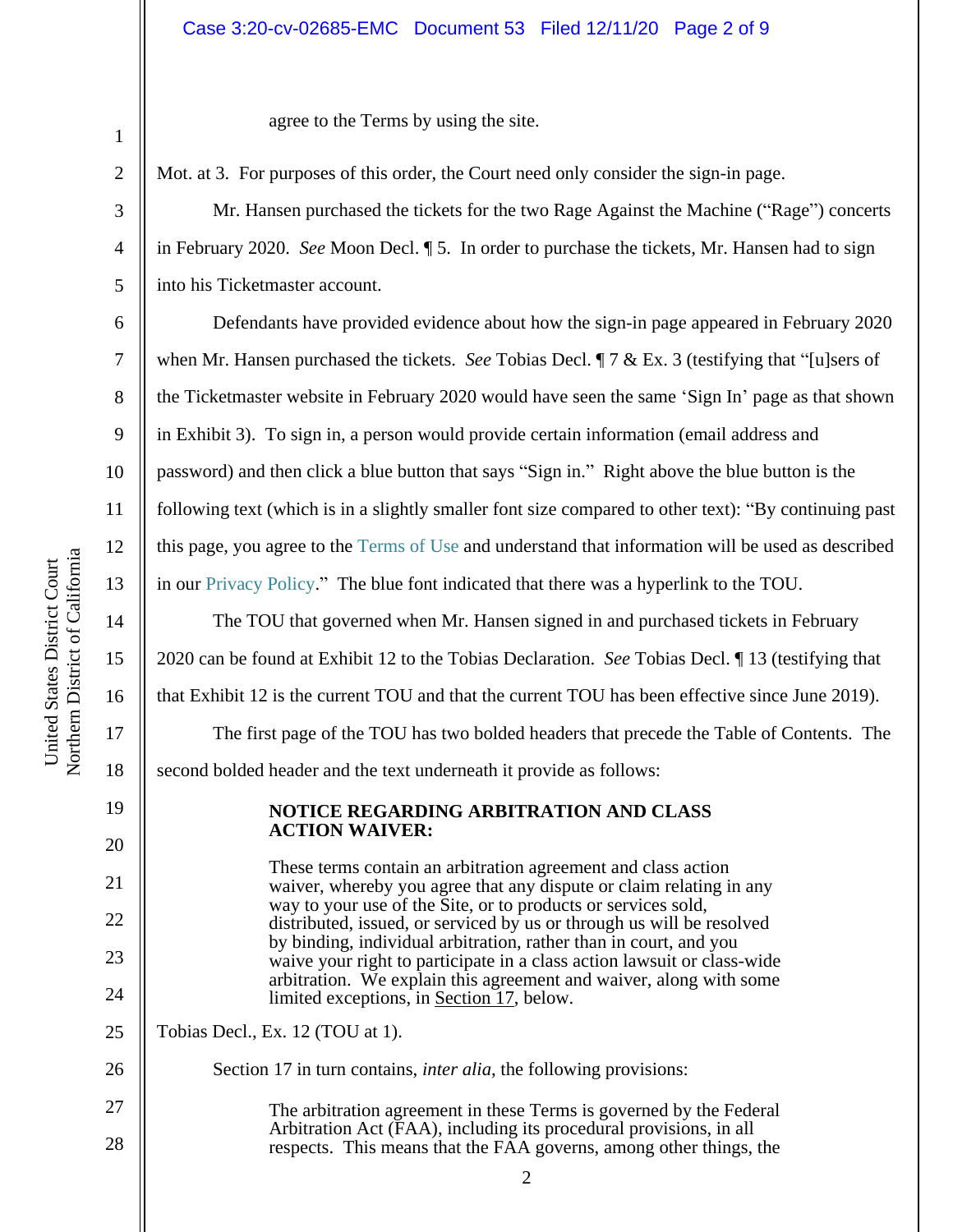1 2 3 4 5 6 7 8 9 10 11 12 13 14 15 16 17 18 19 20 21 22 interpretation and enforcement of this arbitration agreement and all of its provisions, including, without limitation, the class action waiver discussed below. State arbitration laws do not govern in any respect. . . . . The arbitrator, and not any federal, state or local court or agency, shall have exclusive authority to the extent permitted by law to resolve all disputes arising out of or relating to the interpretation, applicability, enforceability, or formation of this Agreement, including but not limited to, any claim that all or any part of this Agreement is void or voidable. Tobias Decl., Ex. 12 (TOU § 17). **II. DISCUSSION** A. Legal Standard Defendants argue that the FAA governs the arbitration agreement in the instant case given the express terms of the agreement, as quoted above. Mr. Hansen does not expressly disagree but contends that the provisions of the FAA are largely beside the point because the question here is whether an agreement to arbitrate was ever formed in the first instance. *See Three Valleys Mun. Water Dist. v. E.F. Hutton & Co.*, 925 F.2d 1136, 1140-41 (9th Cir. 1991) ("[A] party who contests the making of a contract containing an arbitration provision cannot be compelled to arbitrate the threshold issue of the existence of an agreement to arbitrate. Only a court can make that decision."); *see also Sanford v. Member Works, Inc.*, 483 F.3d 956, 962 (9th Cir. 2007) ("[W]hen one party disputes 'the making of the arbitration agreement,' the Federal Arbitration Act requires that 'the court [] proceed summarily to the trial thereof' before compelling arbitration under the agreement.") (quoting 9 U.S.C. § 4). According to Mr. Hansen, there was no contract formation because he did not have actual knowledge of the arbitration agreement, *see* Hansen Decl. ¶¶ 2, 6 (testifying that "I have never Case 3:20-cv-02685-EMC Document 53 Filed 12/11/20 Page 3 of 9

reviewed the Terms of Use on Defendants' website" and that, "[u]ntil this case was filed, I was unaware that the Terms of Use on Defendants' website included an arbitration provision purporting to waive my rights"), and constructive knowledge cannot reasonably be inferred.

26 27 28 The Ninth Circuit has directed that, "in determining whether a valid arbitration agreement exists, [a court] 'appl[ies] ordinary state-law principles that govern the formation of contracts.' Federal courts sitting in diversity look to the law of the forum state – here, California – when

23

24

25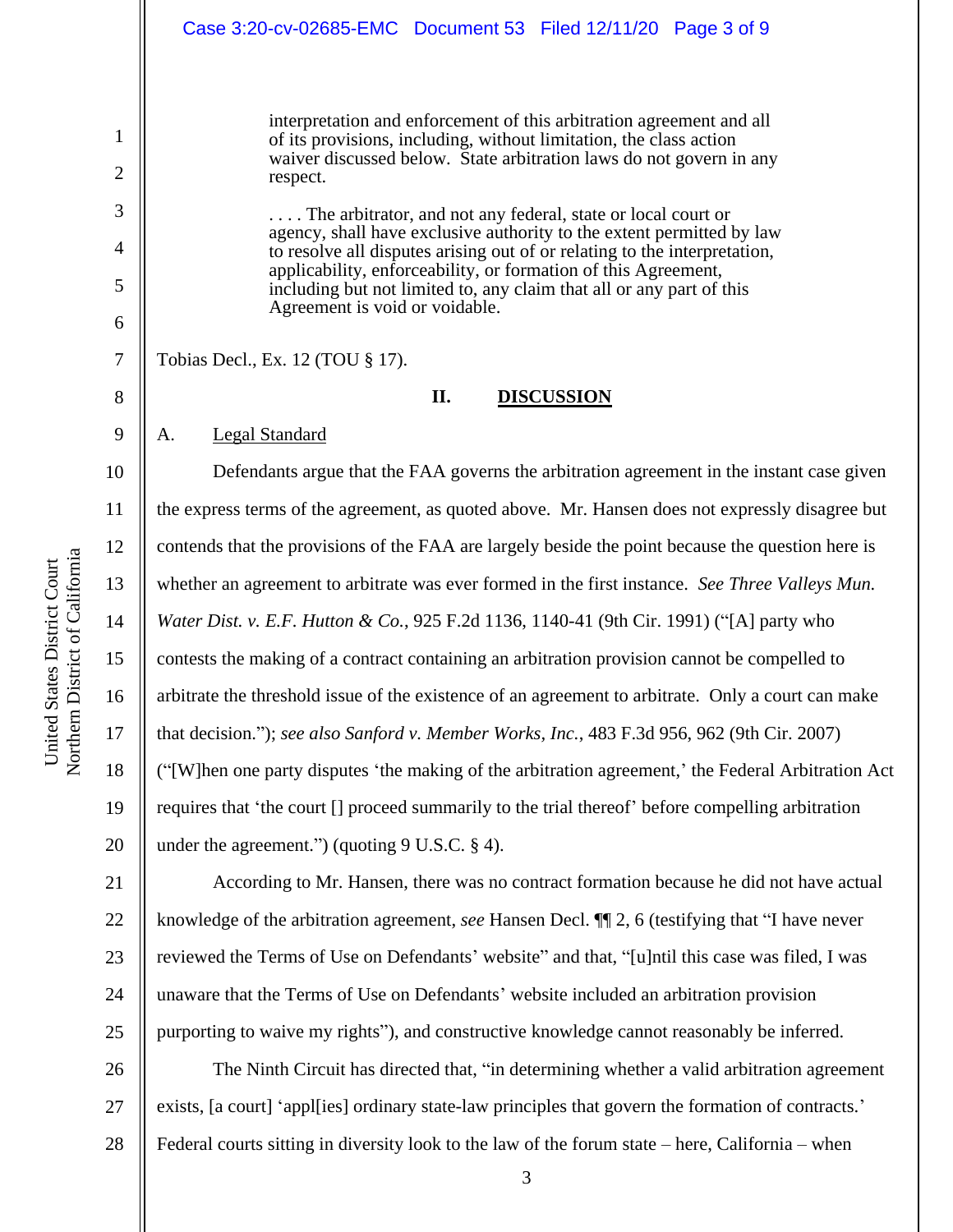#### Case 3:20-cv-02685-EMC Document 53 Filed 12/11/20 Page 4 of 9

making choice of law determinations." *Nguyen v. Barnes & Noble Inc.*, 763 F.3d 1171, 1175 (9th Cir. 2014). "In California, '[g]enerally speaking the forum will apply its own rule of decision unless a party litigant timely invokes the law of a foreign state.'" *Peter v. DoorDash, Inc.*, No. 19-cv-06098-JST, 2020 U.S. Dist. LEXIS 73984, at \*8 (N.D. Cal. Apr. 23, 2020). In the instant case, Mr. Hansen assumes that California law applies, *see* Opp'n at 5 (citing California authority), and Defendants do not appear to argue that any other law applies. Therefore, the Court applies California law. Under California law, contract formation requires a manifestation of mutual assent. *See Peter*, 2020 U.S. Dist. LEXIS 73984, at \*9. More specifically, "[u]nder California law, '[c]ourts must determine whether the outward manifestations of consent would lead a reasonable person to believe the offeree has assented to the agreement.'" *Lee v. Ticketmaster L.L.C.*, 817 F. App'x 393, 394 (9th Cir. 2020) (quoting *Knutson v. Sirius XM Radio, Inc.*, 771 F.3d 559, 565 (9th Cir. 2014)).

Both parties agree that the Ninth Circuit's decision in *Nguyen* provides importance guidance regarding manifestation of mutual assent. *See Nguyen*, 763 F.3d at 1175 (applying New York law "to the extent possible" but noting that there would be no difference under California law). In *Nguyen*, the Ninth Circuit made a distinction between two kinds of Internet contracts: (1) clickwrap (or click-through) agreements "in which website users are required to click on an 'I agree' box after being presented with a list of terms and conditions of use" and (2) browsewrap agreements "where a website's terms and conditions of use are generally posted on the website via a hyperlink at the bottom of the screen" – *i.e.*, a user does not expressly manifest agreement to the terms and conditions but instead gives assent simply by using the website. *Id.* at 1175-76.

> "The defining feature of browsewrap agreements is that the user can continue to use the website or its services without visiting the page hosting the browsewrap agreement or even knowing that such a webpage exists." "Because no affirmative action is required by the website user to agree to the terms of a contract other than his or her use of the website, the determination of the validity of the browsewrap contract depends on whether the user has actual or constructive knowledge of a website's terms and conditions."

. . . Courts have . . . been more willing to find the requisite notice for constructive assent where the browsewrap agreement resembles a clickwrap agreement – that is, where the user is required to affirmatively acknowledge the agreement before proceeding with

4

1

2

3

4

5

6

7

8

9

10

11

12

13

14

15

16

17

18

19

20

21

22

23

24

25

26

27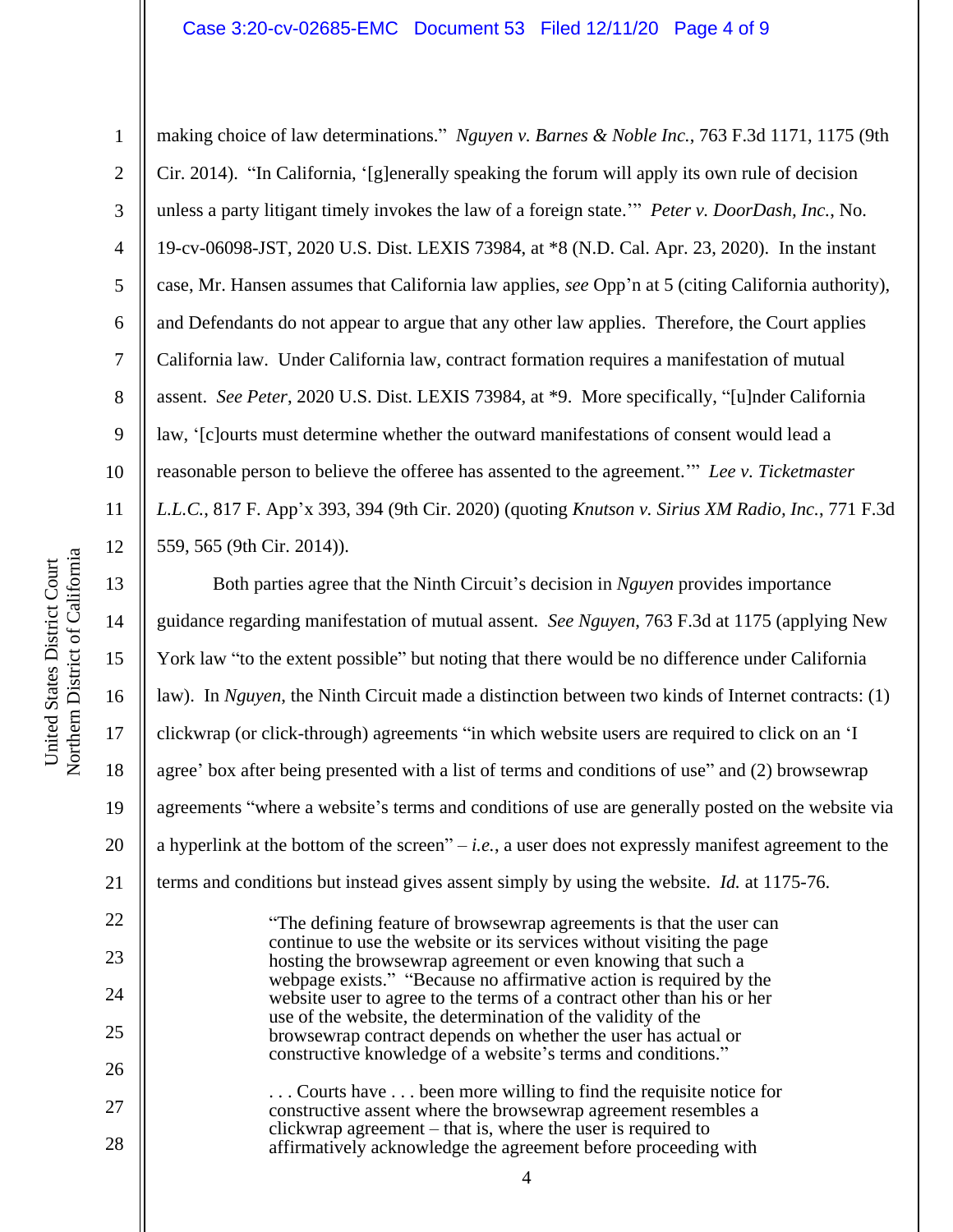#### Case 3:20-cv-02685-EMC Document 53 Filed 12/11/20 Page 5 of 9

use of the website.

1 2

3

4

5

6

7

8

9

10

11

12

13

14

15

16

17

18

*Id.* at 1176.

B. Sign-In Page

As indicated above, the critical issue in the instant case is whether Mr. Hansen had constructive knowledge of the arbitration agreement – or rather, of the TOU which contain the arbitration agreement. As to whether Mr. Hansen had constructive knowledge of the TOU, the Court must consider how the Ticketmaster sign-in page, which made reference to the TOU, appeared to Mr. Hansen.

As noted above, Ticketmaster has provided evidence that, during the relevant period, a customer would sign into a Ticketmaster account by providing certain information (email address and password) and then clicking a blue button that says "Sign in." Right above the blue button is the following text (which is in a slightly smaller font size compared to other text): "By continuing past this page, you agree to the Terms of Use and understand that information will be used as described in our Privacy Policy." The blue font indicated that there was a hyperlink to the TOU. The sign-in page had a graphic with text at the lefthand side; however, the sign-in box itself was still prominently displayed. The parties agree that the sign-in page thus presented neither a browsewrap agreement nor a clickwrap agreement, but rather something in between – what is sometimes characterized as a modified clickwrap agreements.

19 20 21 22 23 24 25 26 27 28 Ticketmaster's sign-in page has been challenged but approved by the Ninth Circuit. More specifically, in *Lee v. Ticketmaster L.L.C.*, No. 18-cv-05987-VC (N.D. Cal.), the plaintiff purchased tickets on the Ticketmaster website for sporting events held in 2016 and 2018. *See Lee*, No. 18-cv-05987 (N.D. Cal.) (Docket No. 1) (Compl. ¶ 7). The defendants moved to compel arbitration and, in support of contract formation, provided evidence of the sign-in page as it existed in November 2018. *See Lee*, No. 18-cv-05987 (N.D. Cal.) (Docket No. 26) (Tobias Decl., Exs. F); *see also* Reply at 6-7 (providing screenshot of sign-in page in *Lee* and screenshot of signin page in the instant case; citing O'Mara Reply Declaration). The sign-in page in November 2018 is very similar – in terms of language as well as look and feel – to the sign-in page at issue here (*i.e.*, from February 2020). Judge Chhabria granted the defendants' motion to compel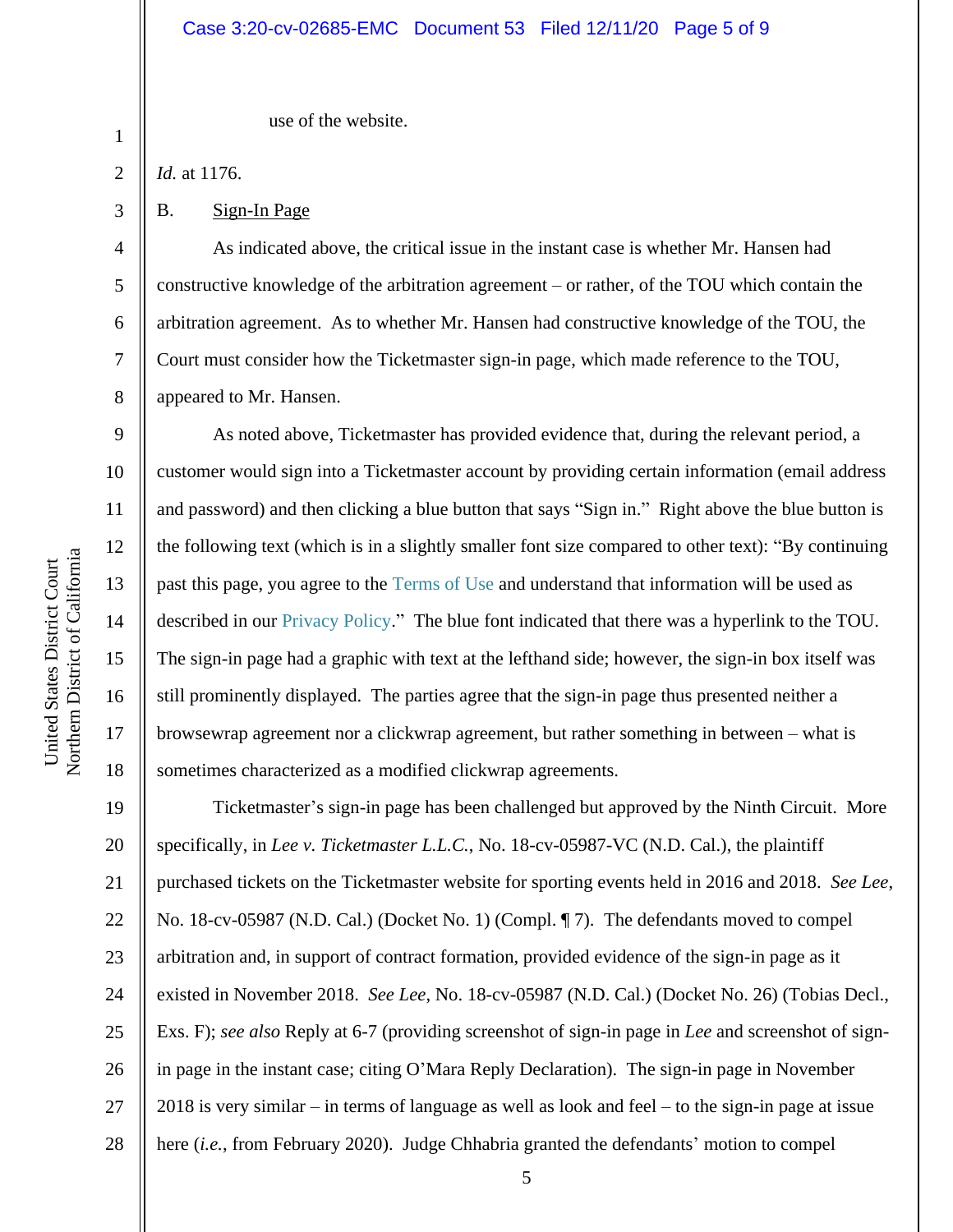1

arbitration in April 2019, and, in June 2020, the Ninth Circuit affirmed.

2 3 4 5 6 7 8 9 10 11 12 13 14 15 16 17 18 19 20 21 22 23 24 25 26 27 28 The Ninth Circuit noted first that the Ticketmaster TOU were neither a browsewrap agreement ("because they are not merely posted on Ticketmaster's website at the bottom of the screen") nor a "pure" clickwrap agreement ("because Ticketmaster does not require users to click a separate box indicating that they agree to its Terms"). *Lee*, 817 Fed. Appx. at 394. But whatever category the TOU fell into, the court held that "Ticketmaster's website provided sufficient notice for constructive assent, and therefore, there was a binding arbitration agreement between Lee and Ticketmaster." *Id.* "Lee validly assented to Ticketmaster's Terms of Use, including the arbitration provision, each time he clicked the "Sign In" button when signing into his Ticketmaster account, where three lines below the button, the website displayed the phrase, "By continuing past this page, you agree to our Terms of Use," as well as each time he clicked the "Place Order" button when placing an order for tickets, where directly above the button, the website displayed the phrase, "By clicking 'Place Order,' you agree to our Terms of Use," where in both contexts, "Terms of Use" was displayed in blue font and contained a hyperlink to Ticketmaster's Terms. Thus, Ticketmaster's website required users to "affirmatively acknowledge the agreement before proceeding," and "the website contain[ed] an explicit textual notice that continued use will act as a manifestation of the user's intent to be bound." Lee "cannot avoid the terms of [the] contract on the ground that he . . . failed to read it before signing," especially when he "had a legitimate opportunity to review it." *Id.* at 394-95. Several months after *Lee*, the Ninth Circuit issued a decision in *Dohrmann v. Intuit, Inc.*, 823 Fed. Appx. 482 (9th Cir. 2020), where it again found contract formation based on a sign-in page. During the relevant timeframe, a user accessing a TurboTax account, after entering a user ID and password, was required to click a "Sign In" button, directly under which the following language appeared: "By clicking Sign In, you agree to the Turbo Terms of Use, TurboTax Terms of Use, and have read and acknowledged our Privacy Statement." The terms "Turbo Terms of Use," "TurboTax Terms of Use" and "Privacy Statements" were each light blue hyperlinks which, if clicked, directed the user to a new webpage. A user clicking on the hyperlink "TurboTax Terms of Use" was directed to a copy of the "Intuit Terms of Service for TurboTax Online Tax Preparation Services," which contained the arbitration clause.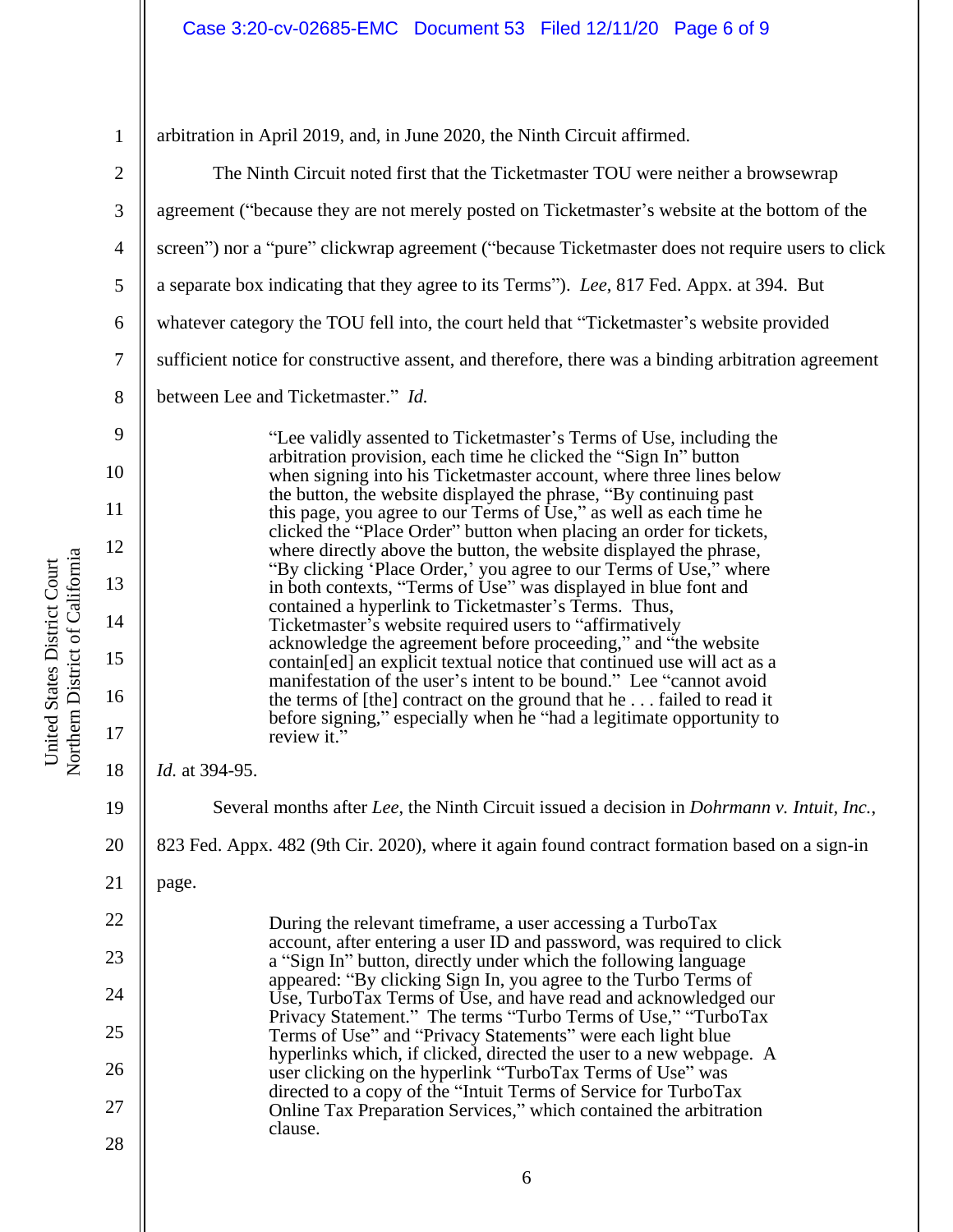#### Case 3:20-cv-02685-EMC Document 53 Filed 12/11/20 Page 7 of 9

*Id.* at 484. The Ninth Circuit stated: "The relevant warning language and hyperlink to the Terms of Use were conspicuous – they were the only text on the webpage in italics, were located directly below the sign-in button, and the sign-in page was relatively uncluttered." *Id.*

In light of *Lee* and *Dohrmann*, Mr. Hansen's position lacks merit.

• The sign-in page at issue was relatively uncluttered. Although there was a graphic with text, that was set to the side so that the sign-in box itself was prominently featured.

• In the sign-in box, the following text was right above the blue "Sign in" button: "By continuing past this page, you agree to the Terms of Use and understand that information will be used as described in our Privacy Policy." The proximity of the text to the "Sign in" button makes the text conspicuous. Mr. Hansen criticizes the text for being smaller than other text and for being grey in color. But the text is not markedly smaller than the other text, and the grey is in sufficient contrast to the background which is white. Moreover, the phrase "Terms of Use" appears in blue font so that there is even more contrast. Although Mr. Hansen protests that the use of blue font was not sufficient –  $e.g.,$  "Terms of Use" should have been underlined as well – that argument is not overly compelling. Although Judge Orrick has suggested that "the mere change in color of the hyperlinks, without more, is enough" – in other cases, "the hyperlinks are also underlined, highlighted, in all caps, or in a box" – he ultimately found a sign-in page inadequate for other reasons: "[A]s plaintiffs note, the *other* hyperlink on the page is formatted differently. The hyperlink to the password recovery page *is* bolded, underlined, and appears to be in a larger font size than the hyperlink at issue." *Colgate v. Juul Labs., Inc.*, 402 F. Supp. 3d 728, 765-66 (N.D. Cal. 2019) (Orrick, J.).

25 26 27 28 Nowhere in the opposition does Mr. Hansen expressly address *Lee* – or for that matter, *Dohrmann*. Instead, he highlights that the actual number of people who clicked on "Terms of Use" is very small – less than 1 percent. But, under the circumstances, that fact does not weigh very heavily in supporting Mr. Hansen's position that the text above with the hyperlink to the

1

2

3

4

5

6

7

8

9

10

11

12

13

14

15

16

17

18

19

20

21

22

23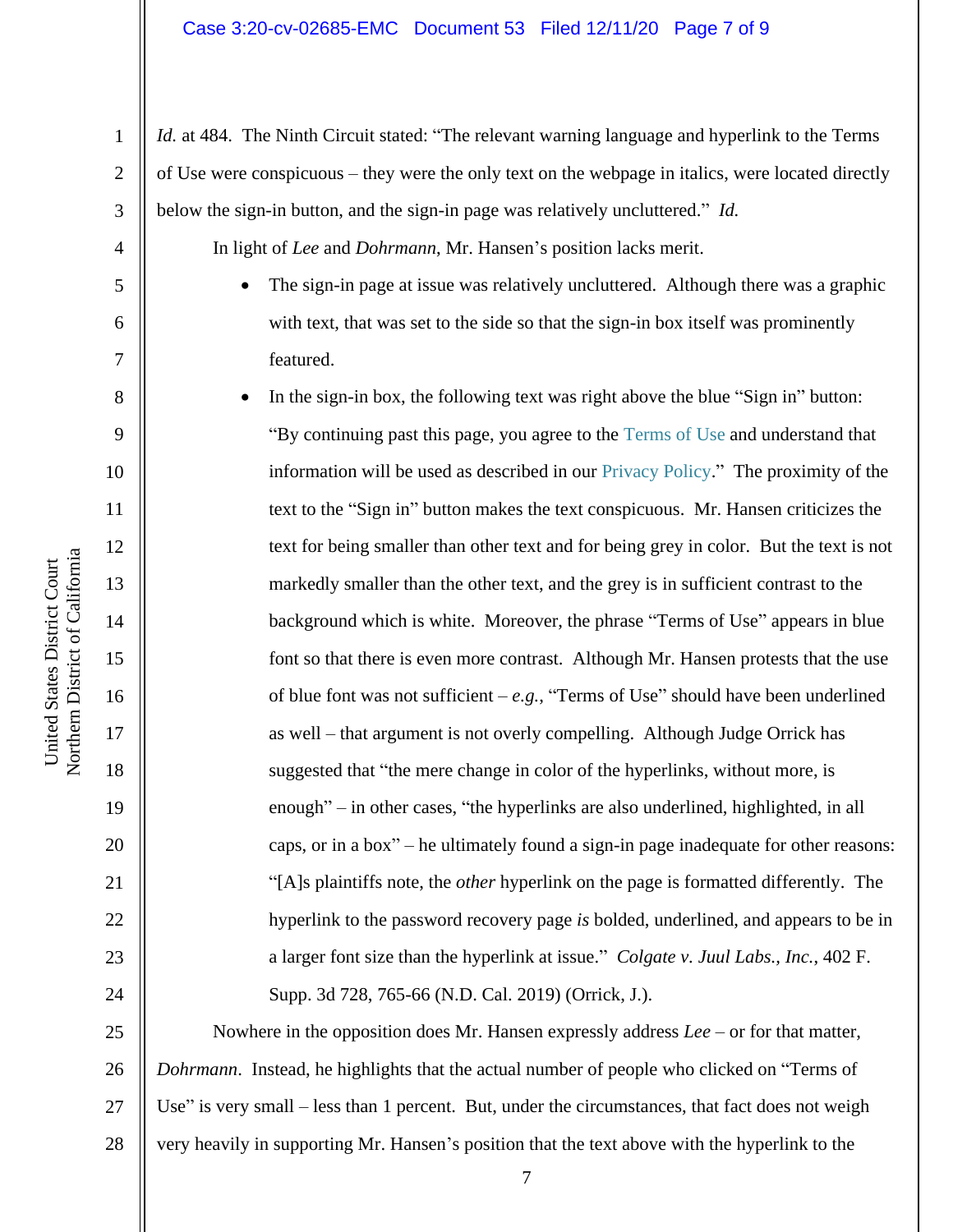#### Case 3:20-cv-02685-EMC Document 53 Filed 12/11/20 Page 8 of 9

1

2

3

4

5

6

7

8

9

10

11

12

13

14

15

16

17

18

19

20

21

22

23

TOU was not conspicuous. Indeed, in *Lee*, the Ninth Circuit underscored that the plaintiff "'cannot avoid the terms of [the] contract on the ground that he . . . failed to read it before signing,' especially when he 'had a legitimate opportunity to review it.'" *Lee*, 817 Fed. Appx. at 394. Moreover, in *Dohrmann*, the Ninth Circuit reversed the lower court decision that had denied the motion to compel arbitration and that had noted, *inter alia*, the relevance of click data. *See Arena v. Intuit Inc.*, 444 F. Supp. 3d 1086, 1093 (N.D. Cal. 2020) ("find[ing] it relevant that less than 0.55% of users logging into TurboTax's website between January 1 and April 30, 2019, actually clicked on the hyperlink to the Terms" because "[t]he fact that so few users actually clicked on the hyperlink supports the inference that many of them did not notice it").

At the hearing on the motion to compel arbitration, Mr. Hansen expressly addressed *Lee* for the first time. The arguments that he presented were not convincing. First, Mr. Hansen noted that the sign-in page in the instant case does not state that, "by clicking on the Sign In button," the customer agrees to the TOU, but instead says that, "by continuing past this page," the customer accepts the TOU. According to Mr. Hansen, the sign-in page at issue in *Lee* is distinguishable because it did not specify that a customer agrees to a TOU "by continuing past this page." As a factual matter, he is incorrect. That phrase "by continuing past this page") was used both in *Lee* and in the instant case. Second, there is no material difference between "by clicking on the Sign In button" and "by continuing past this page," as Mr. Hansen posits. It is obvious that one who wants to purchase tickets may not advance "past this page" unless the customer clicks the sign-in button. Mr. Hansen's contention that, under the terms of the sign-in page, a customer could agree to the TOU simply by clicking on the TOU or going to a different part of the website lacks merit. Such a detour would not take the customer past the sign-in page necessary in order to make the purchase.

24 25 26 27 28 Accordingly, the Court concludes, as in *Lee*, that Mr. Hansen validly assented to the Ticketmaster TOU when he clicked the Sign In button, as required before he could move on to purchase tickets for the Rage concerts. By assenting to the TOU, Mr. Hansen also assented to the arbitration agreement contained therein. Mr. Hansen has not made any other argument as to why he should not be compelled to arbitration, consistent with the arbitration agreement. Therefore,